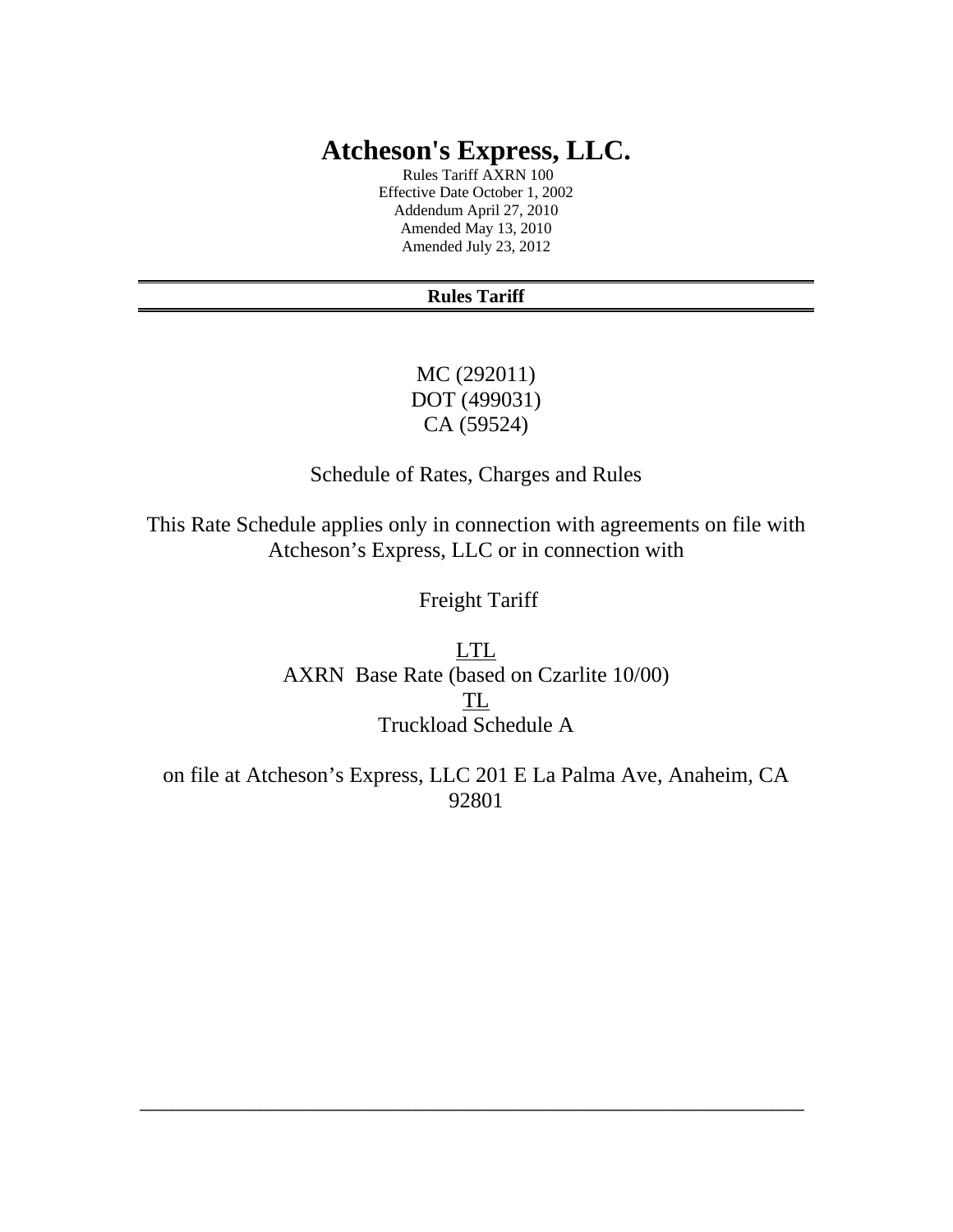| Subject                                                       | Item number |
|---------------------------------------------------------------|-------------|
| <b>LTL</b>                                                    | 1.0         |
| <b>Business Day or Business Hours</b>                         | 2.0         |
| <b>Class Rates</b>                                            | 3.0         |
| <b>Rules Tariff</b>                                           | 4.0         |
| Accessorial charges not to be offset by Transportation Charge | 5.0         |
| <b>Accessorial Services</b>                                   | 6.0         |
| <b>Release Value-Declared Value</b>                           | 7.0         |
| Claims-Loss or Damaged Freight                                | 8.0         |
| <b>COD</b> Shipments                                          | 9.0         |
| <b>Advancing Charges</b>                                      | 10.0        |
| <b>Hazardous Material Fee</b>                                 | 11.0        |
| <b>Late Payment Penalties</b>                                 | 12.0        |
| <b>Lineal Foot</b>                                            | 13.0        |
| <b>Construction Sites</b>                                     | 14.0        |
| Detention with Power                                          | 15.0        |
| Detention without Power                                       | 16.0        |
| Extra Labor-loading or unloading and Driver Assist            | 17.0        |
| Notification prior to delivery                                | 18.0        |
| Convention, exhibition pick up or delivery                    | 19.0        |
| Residential                                                   | 20.0        |
| Sorting and Segregating                                       | 21.0        |
| Storage                                                       | 22.0        |
| Redelivery, Reconsignment or Diversion                        | 23.0        |
| Lift gate                                                     | 24.0        |
| Inside pick up, Inside delivery                               | 25.0        |
| Weighing and Inspection                                       | 26.0        |
| <b>Trailer Spot</b>                                           | 27.0        |
| Equipment ordered and not used                                | 28.0        |
| <b>Fuel Surcharge</b>                                         | 290         |
| <b>Over Dimension Freight</b>                                 | 30.0        |
| Density-method of determining                                 | 31.0        |
| Minimum Charge                                                | 32.0        |
| Charges for weighing shipment                                 | 33.0        |
| <b>Expedited service-Special Services</b>                     | 34.0        |
| Pick up or Delivery service other than regular working hours  | 35.0        |
| Split pick up or Split Delivery                               | 36.0        |
| Proof of Delivery charge                                      | 37.0        |
| <b>Single Shipment Charge</b>                                 | 38.0        |
| <b>Delivery Receipt Rules</b>                                 | 39.0        |
| Uniform Straight Bill of Lading Terms & Conditions            | 40.0        |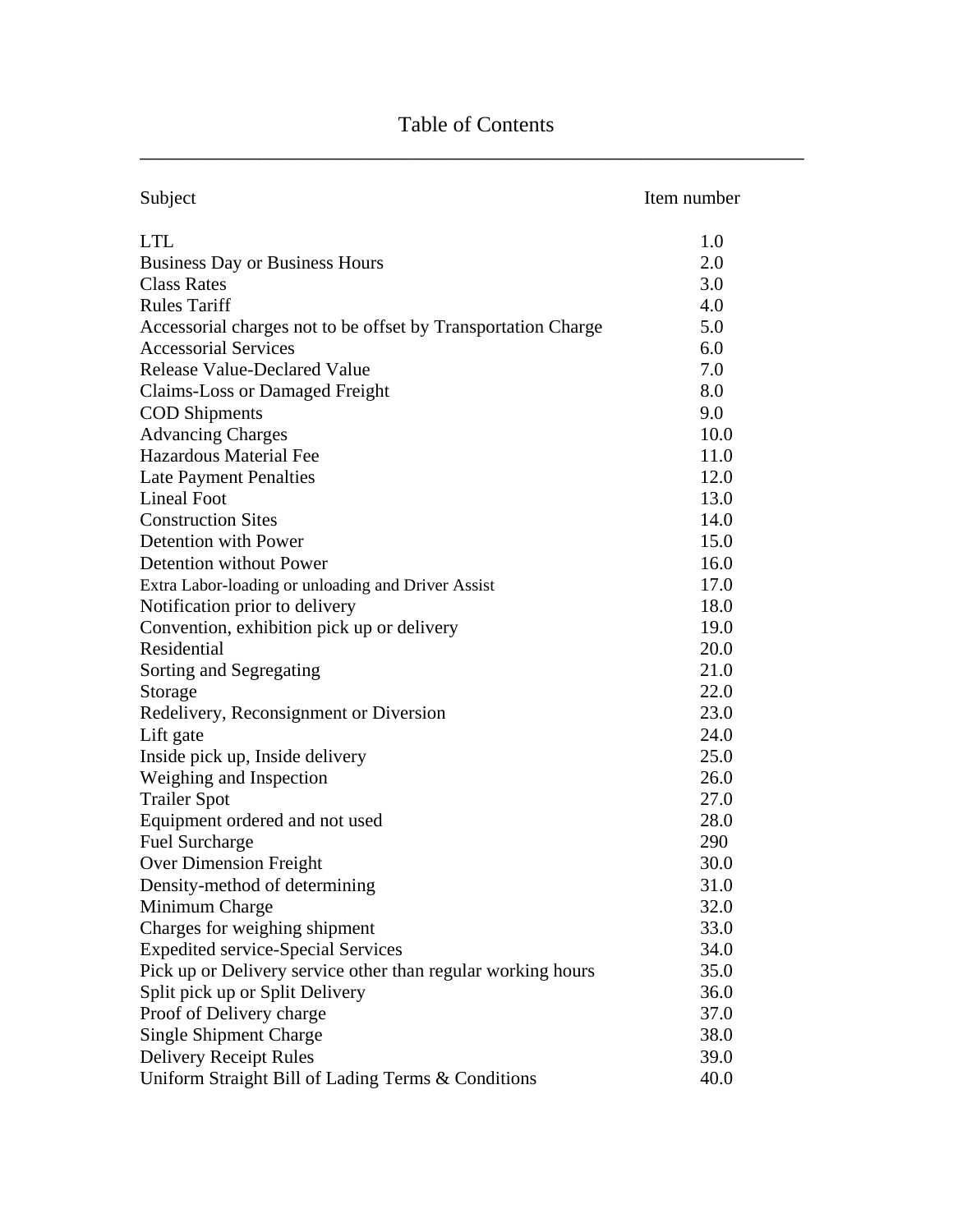#### **1.0 LTL**

A quantity of freight less than that required for the application of truckload, regardless of weight.

### **2.0 BUSINESS DAY OR BUSINESS HOURS**

Except as otherwise provided in individual items, the term "business day" or "business hours" means that time during which operations are generally conducted by carrier at the point service is performed. The term "business day" or "business hours" will not include Saturday, Sunday, or Holiday as defined in this item.

A) U.S. Holidays:

New Years Day Independence Day Thanksgiving Day Labor Day Christmas Day Memorial Day

#### **3.0 CLASS RATES**

In the absence of a stated base published within the Pricing Agreement, existing recognized Atcheson tariffs will provide base rates and will not alternate with any other base rates.

| Truckload  | Atcheson Truckload Schedule (A)               |
|------------|-----------------------------------------------|
| Intrastate | Atcheson Base Rates (Based on Czarlite 10/00) |
| Interstate | Atcheson Interstate (Based on Czarlite 10/00) |

#### **4.0 RULES TARIFF**

Carrier may not impose any ancillary charges except those contained within this agreement, unless and until mutual agreement is reached and this list of rules have been amended to reflect that agreement. In addition, specific clients can have unique requirements and understandings that may be contrary to these rules. Those special exceptions will be contained within the Pricing Agreements that are specific to those clients and locations.

#### **5.0 ACCESSORIAL CHARGES NOT TO BE OFFSET BY TRANSPORTATION CHARGE**

Accessorial charges set forth in this Tariff for accessorial services not included in the rate for actual transportation shall be assessed and collected whenever such services are performed, regardless of the level of the transportation rate assessed. Such accessorial charges may be waived on the basis that a higher-than-minimum transportation rate serves as an offset.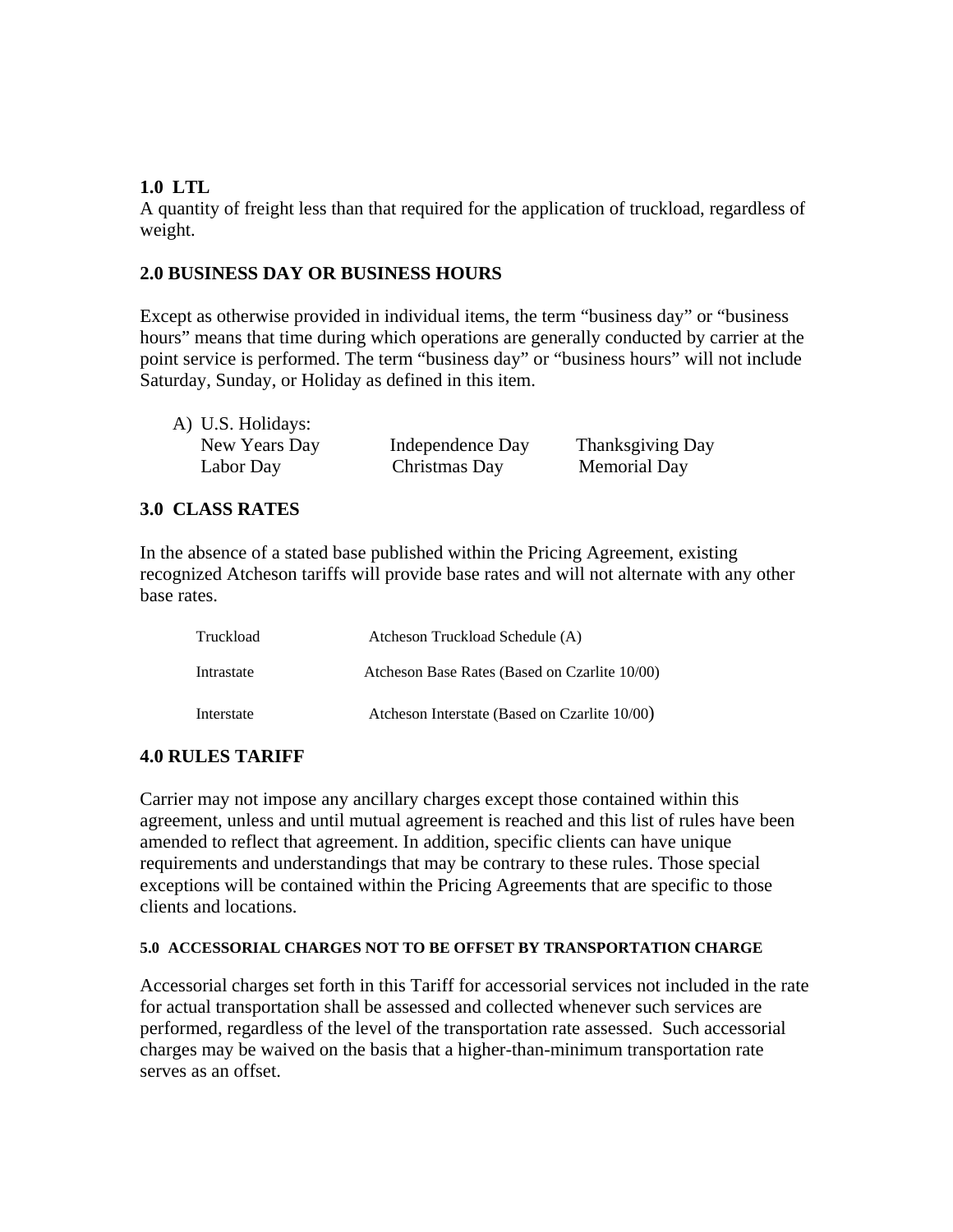### **6.0 ACCESSORIAL SERVICES**

When Carrier performs, at Shipper's or Receiver's request or order, service such as stacking, sorting, providing helpers for loading or unloading, or any other service which is not authorized to be performed under rates named in other tariffs or schedules, and for which a charge is not otherwise provided, additional charges per man shall be assessed as provided in this Rules Tariff.

When the charges are provided in this Tariff for performance of accessorial services, said charges shall be based upon the weight which the transportation rates are computer. Discounts do not apply to accessorial charges.

### **7.0 RELEASE VALUE-DECLARED VALUE**

Unless otherwise specifically agreed to in writing (Carrier Pricing Agreement and addendum to this agreement) by carrier, shipper and/or Atcheson, as shipper's agent, Carrier's liability for loss or damage to property being transported is for \$2.00 per pound, plus all incidental expenses arising from loss, damage or injury.

In the event that the shipper annotates the bill of lading with a declared or released value in excess of \$ 2.00 per pound and following charges will be assessed:

\$ 1.52 per each \$ 100.00 or fraction thereof by which the release or declared value exceeds the value if calculated at \$ 2.00 per pound. Minimum excess value charge per shipment or bill of lading shall be \$ 50.00

### **8.0 CLAIMS-LOSS OR DAMAGE FREIGHT**

All claims for loss or damage of property must be filed and processed in conformity with the principles and practices for the investigation and disposition of freight claims as specifically set forth in NMFC Series 100.

### **9.0 C.O.D. SHIPMENTS**

The letters **"COD"** must be stamped, typed or written on all such Bills of Lading and Shipping Orders immediately before name of consignee

All checks (including cashier's checks and certified check) and money orders tendered in payment of COD shipments will be accepted by carrier at the shipper's risk including, but not limited to, the risk of non-payment and forgery, and that carrier will be liable upon any such instrument.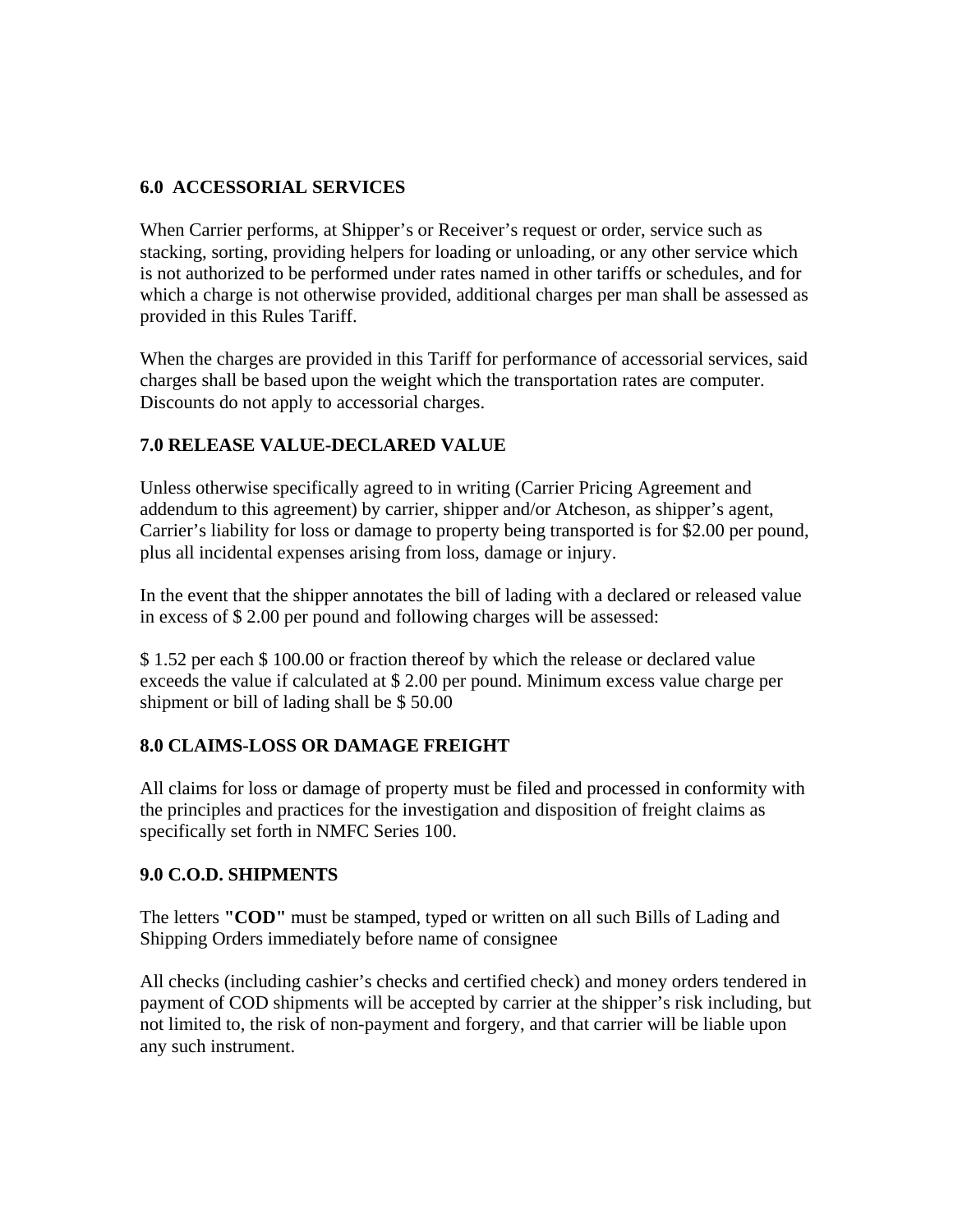Unless the shipper writes instructions to collect "CASH ONLY" on the COD label, or on the bill of lading, carrier will accept consignee's check naming the shipper as payee in payment of the COD package. When instructions to collect "CASH ONLY" are written, carrier can accept cash, cashier's check, certified check, money order or similar instrument issued by or on behalf of the consignee.

If, for any reason, the consignee refuses COD payment, carrier is responsible only for the disposition of the shipment in accordance with the bill of lading contract, Carrier is not responsible to seek or remit the COD amount to the shipper or owner of the goods.

All freight due carrier should be paid separately and not included in the checks or money orders made payable to the shipper for the COD.

The charge for collection and remitting each COD is **\$ 15.00.** Any increase decrease or canceling of COD amount is subject to an administration fee of **\$ 15.00.** 

# **10.0 ADVANCING CHARGES**

No charges of any description will be advanced to shippers, owners, consignees or agents except charges, which are incidental to the transportation of the shipment. The bases of charges to be advanced must be stated on the bill of lading at the time of shipment. This does not include the advancing of broker's fee on inbound shipments moving from a place in a foreign country to another place in a foreign country and transported through the United States.

The charge for advancing monies as described will be **3% of the charge** advanced subject to a **\$ 25.00** minimum charge per shipment. (Example, Forklift fee)

# **11.0 HAZARDOUS MATERIAL FEE**

Any shipment considered Hazardous Material will be charged as follows: LTL: **\$ 25.00**  TL: **\$ 25.00**

# **12.0 LATE PAYMENT PENALTIES**

Non-payment of freight bills after **30** days, may result in the shipper paying the Carrier's full undiscounted, class rates applicable at the time of the shipment, based on the applicable NMFC rating(s).

If the carrier must subsequently institute legal action, or place the outstanding indebtedness in the hands of an attorney for judicial or other processes of collections, in order to collect the lawful charges the debtor will be assessed an administrative charge of \$67.50 plus a penalty of 40% of the carrier's full undiscounted, class rates applicable at the time of the shipment, based on the applicable NMFC rating(s).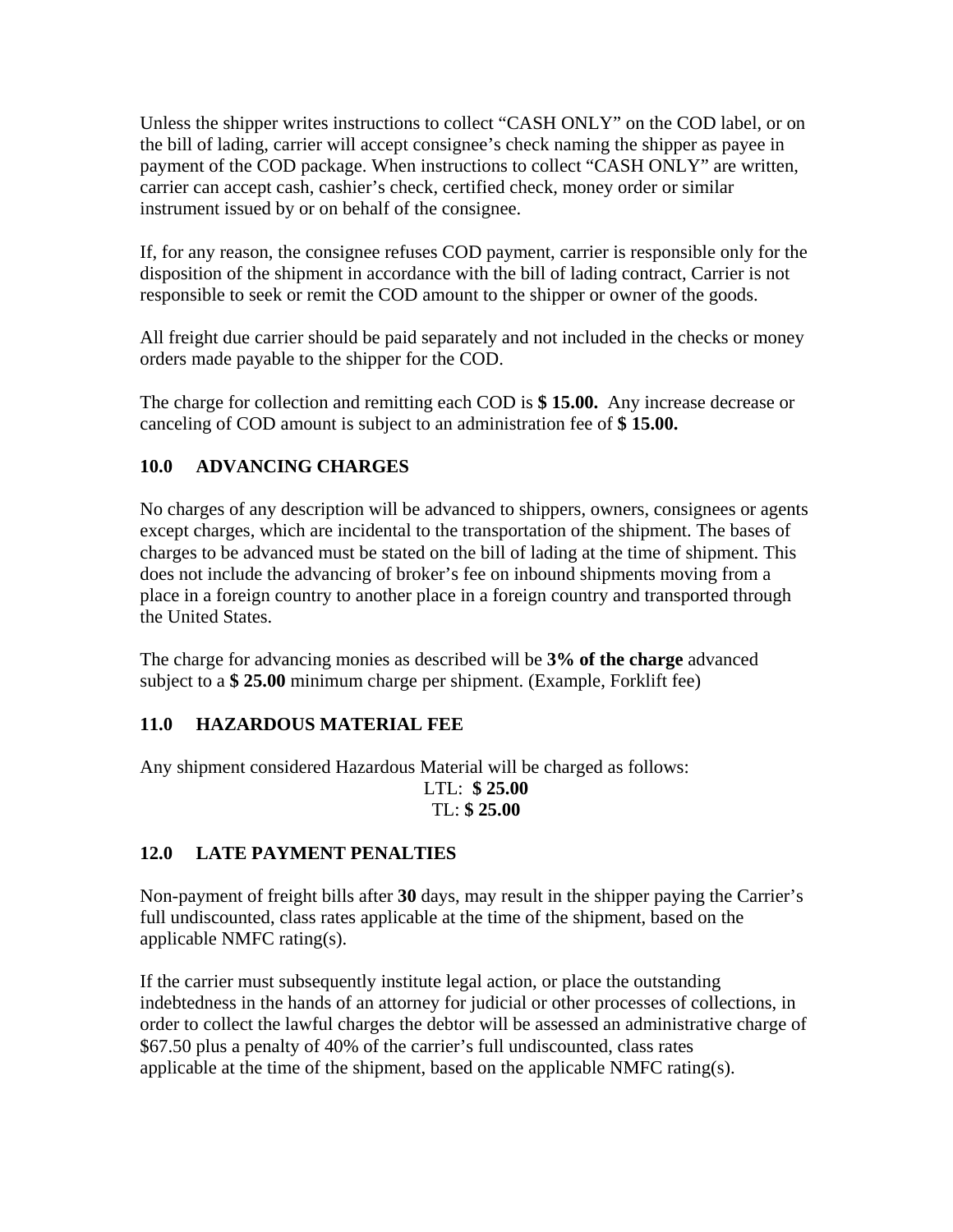### **13.0 LINEAR FOOT**

Any single shipment that occupies 16' of space, weighing less than 5,000 lbs will be rated at class 55 as 10,000 lbs.

Any single shipment requiring over 17 to 28'of space, weighing less than 10,000 lbs will be rated at class 55 as 20,000 lbs

### **14.0 CONSTUCTION SITES**

Shipments delivered to construction sites will, in addition to all other applicable charges, be subject to a charge of **\$ 75.00** per shipment. The term "construction site" shall be defined as the site of any construction of buildings, roads or bridges or other structures including the entire property upon which the construction is taking place.

### **15.0 DETENTION WITH POWER**

Detention applies when carrier's trailers with tractor or power units are delayed or detained (through no fault of carrier) either on the premises of the shipper or consignee or as close thereto as the conditions permit.

If the loading of freight is delayed beyond the free time of **30 minutes for LTL or 60 minutes for Truckload** a charge of **\$ 18.75 per vehicle for each 15 minutes** or a fraction thereof, will be made for the time consumed for each delay.

### **16.0 DETENTION WITHOUT POWER**

Detention applies when carrier's trailers without tractors or power units are delayed or detained (through no fault of carrier) either on the premises of the shipper or the consignee or as close thereto as the conditions permit. Spotted trailers will be allowed 72 consecutive hours of free time for loading and unloading.

For the first, second, third and fourth 24 hour periods or fraction thereof (Saturdays, Sundays and holidays excluded) the applicable charge will be **\$ 35.00** per 24 hour period. For the fifth and each succeeding 24 hour period or fraction thereof (Saturdays, Sundays and holidays excluded) the applicable charge will be **\$ 70.00** per 24 hour period.

#### **17.0 EXTRA LABOR - LOADING OR UNLOADING AND DRIVER ASSIST**

In the event the consignor or consignee requests extra labor, extra labor will be furnished by the carrier for loading or unloading. The requesting party will pay the charges for this service. At each location when extra labor is used, the charge therefore will be as follows:

| Monday – Friday 7AM to 5PM |         | Per Man Per Hour Minimum Charge Per Man |  |
|----------------------------|---------|-----------------------------------------|--|
|                            | \$75.00 | \$75.00                                 |  |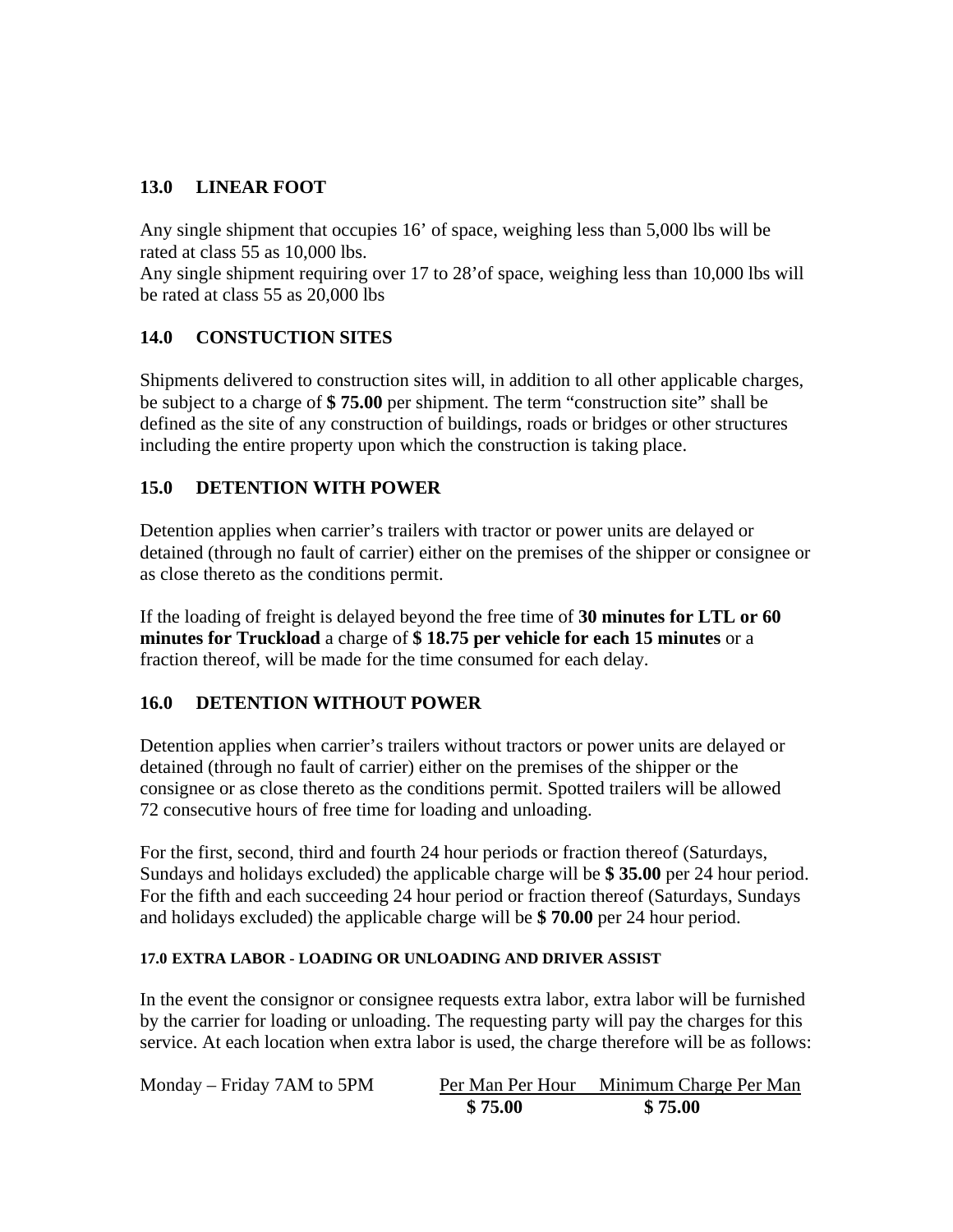When carrier has to notify consignee prior to delivery (delivery appointment) there will be an extra charge of **\$ 5.00 per bill.** 

# **19.0 CONVENTION, EXHIBITION PICKUP OR DELIVERY**

 Unless otherwise noted in the Customer's Pricing Agreement, any shipment to or from a Convention, Tradeshow or Exhibition is subject to the following

(a) The shipment will be rated at the otherwise applicable pricing, but at the class150 rating and rate (See Note 1).

(If the base rate tariff or pricing does not contain a class 150 rating and rate, multiply the otherwise applicable rate or charge by 150%).

Note 1 - Freight of all kinds (FAK) class exceptions and NMFC class exceptions do not apply.

# **20.0 RESIDENTIAL PICKUP OR DELIVERY**

When a carrier makes a pickup at a non-commercial or private location, an additional charge of **\$ 35.00** will apply. This applies to locations such as apartments, camps, churches, farms, mini-storages, schools and other locations. The additional charge includes initial notification for delivery arrangements but does not include inside delivery service or any subsequent notification.

# **21.0 SORTING AND SEGREGATING**

Loading or unloading does not include assembling, packing, unpacking, dismantling, inspecting, sorting or segregating freight. A charge of **\$ 1.00 per piece or a minimum of \$ 35.00 per pallet** will be charged for sorting or segregating by marks, brands, sizes, ties, flavors or other distinguishing characteristics.

# **22.0 STORAGE CHARGES**

Freight that cannot be delivered because of the consignee's refusal or inability to accept it will be subject to applicable storage charges.

Storage charges of undelivered freight will begin at 8:00 AM the first business day that freight has been refused. No storage charges will be due when freight is tendered for delivery within 72 hours after the notification has been given. Charges for shipments stored in carrier's possession are **\$ 45.00 per day.**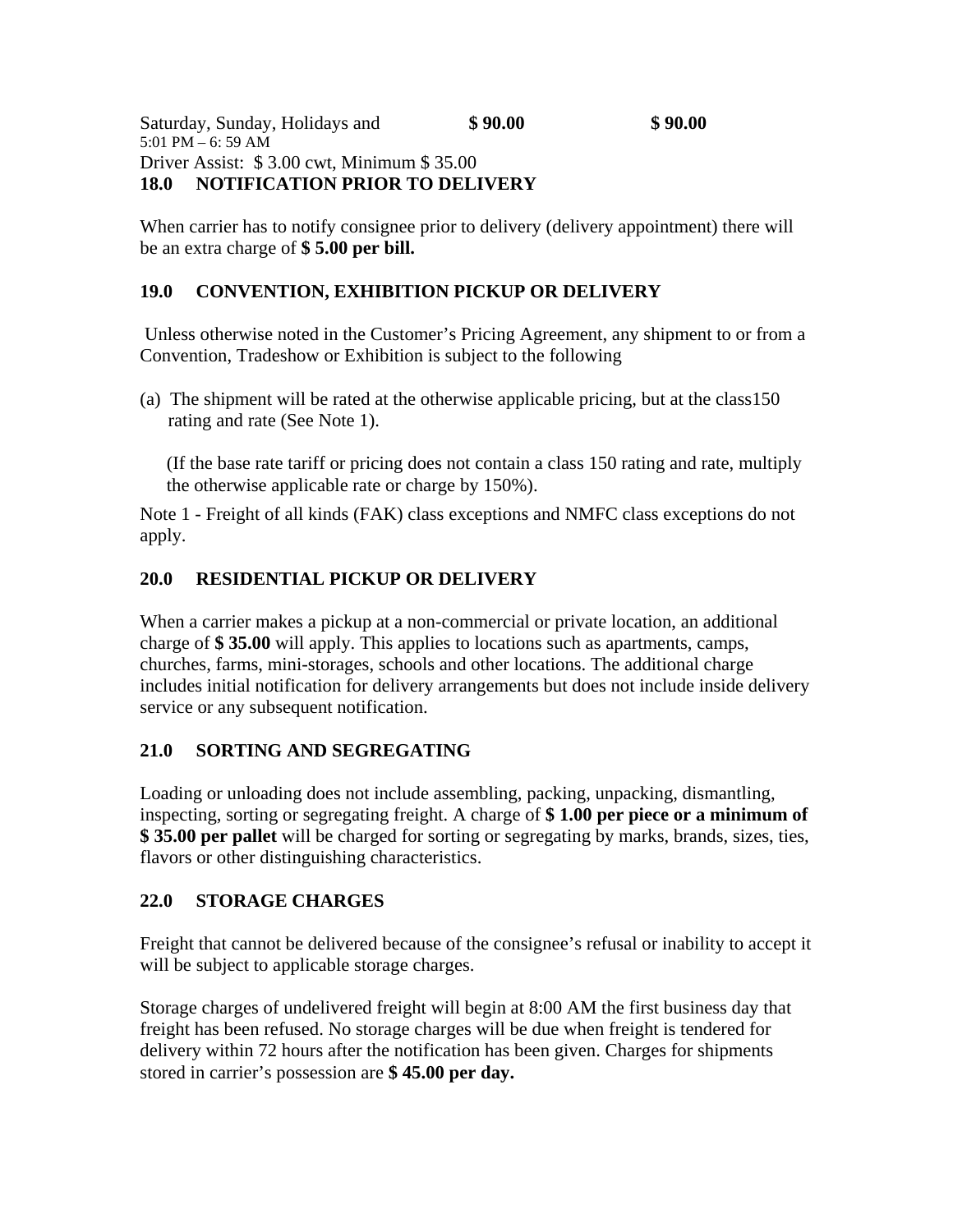### **23.0 REDELIVERY, RECONSIGNMENT OR DIVERSION**

Prior to tender: \$ 36.00 per shipment

After tender: Rate not less than the published rate from originating terminal to ultimate destination in addition to original freight charges.

# **24.0 LIFTGATE CHARGES**

The charges for this service will be paid by the requesting party. Charges for lift gate service will be as follows, **\$ 35.00 per shipment minimum charge.** 

# **24.0 INSIDE PICK-UP AND DELIVERY**

Carrier may move shipments from or to positions beyond adjacent loading or unloading areas. Service under this item will be provided to floors above or below the level accessible to carrier's vehicle only when elevator or escalator service is available and labor, when necessary to operate it is provided with out cost to carrier.

Service will be provided at a charge of **\$ 35.00 per shipment**. A notation of this service must appear on the bill of lading for inside pick-ups or on the delivery and must be initialed by shipper/consignee.

# **25.0 WEIGHING AND INSPECTION CHARGE**

A weight and inspection charge of **\$ 20.00** will apply for any bill where an adjustment to transportation charges has been made due to an inspection or re-weigh that results in a change in the shipment weight or change in commodity NMFC class. The same charge applies when there is a request for empty and full trailer weights.

### **26.0 TRAILER SPOT**

When a Consignor or Consignee requests a trailer be dropped at a specific location a charge of \$ 60.00 per trailer will be assessed.

### **27.0 EQUIPMENT ORDERED AND NOT USED**

When carrier upon receipt of a request to pickup a truckload or volume shipment or to furnish a vehicle for the exclusive use of a consignor, has dispatched a vehicle for such purpose and due to no disability, fault, or negligence on the part of the carrier, vehicle is not used, the applicable charges shown below will be assessed against the consignor making such request. These charges will not apply if equipment has not yet been dispatched.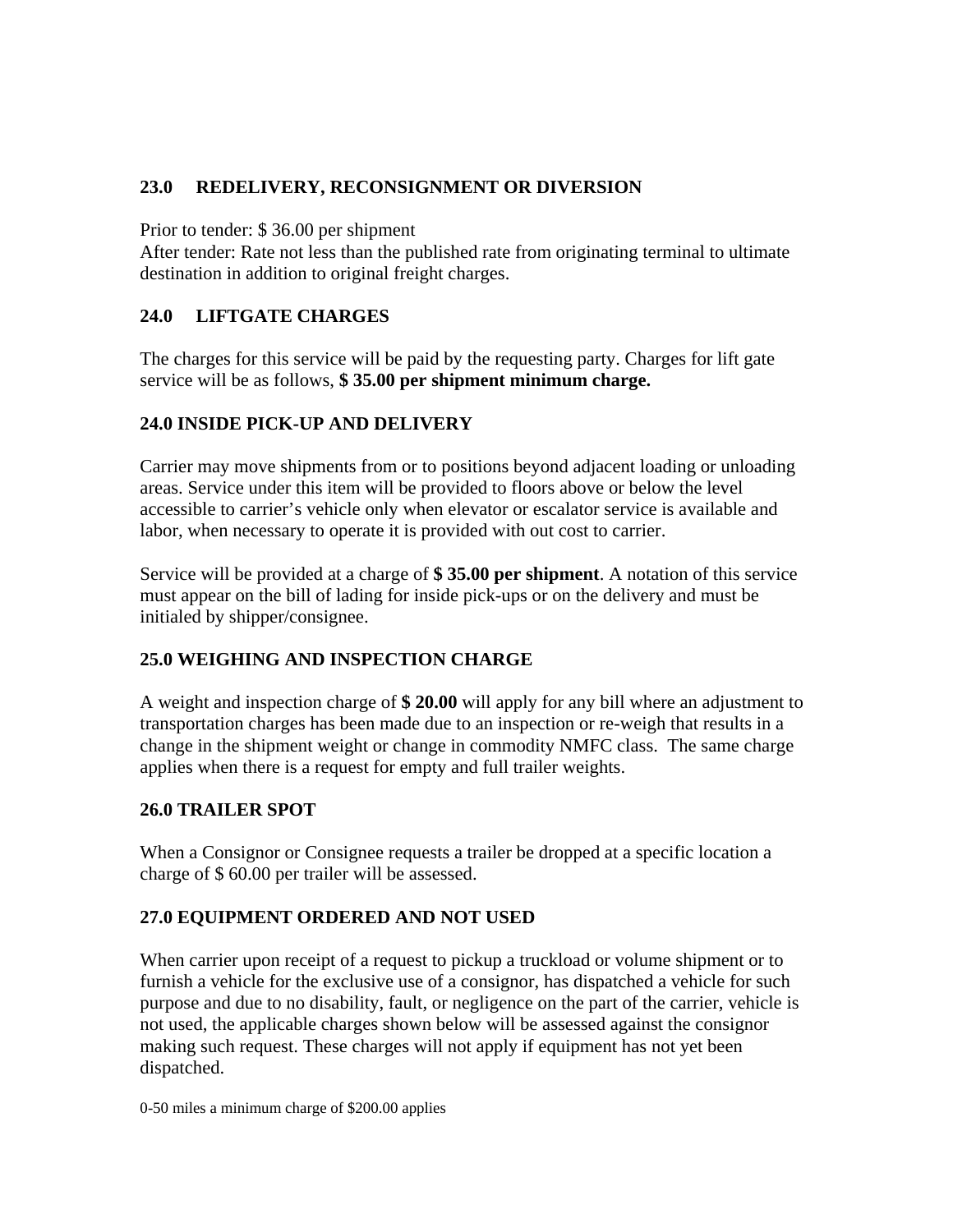51 to 100 miles a minimum charge of \$300 applies

\$2.90 - 2.949 18.00% 23.00%

101 miles and up standard truckload rates apply refer to schedule (A) truckload tariff.

### **28.0 FUEL SURCHARGE**

In applying the provisions of this item, first determine the applicable net freight charges including all applicable increases and/or discounts, if any. The net freight charge so determined will be further subject to the surcharge provided.

| <b>DIESEL PRICE</b> | LTL    | TL     | <b>DIESEL PRICE</b> | <b>LTL</b> | TL     |
|---------------------|--------|--------|---------------------|------------|--------|
| \$1.00 TO \$1.099   | 0.00%  | 5.00%  | \$3.80 - 3.849      | 27.00%     | 32.00% |
| $$1.10 - 1.149$     | 1.50%  | 6.50%  | $$3.85 - 3.899$     | 27.50%     | 32.50% |
| $$1.15 - 1.199$     | 2.00%  | 7.00%  | \$3.90 - 3.949      | 28.00%     | 33.00% |
| \$1.20 - 1.249      | 2.50%  | 7.50%  | $$3.95 - 3.999$     | 28.50%     | 33.50% |
| $$1.25 - 1.299$     | 3.00%  | 8.00%  | \$4.00 - 4.049      | 29.00%     | 34.00% |
| $$1.30 - 1.349$     | 3.50%  | 8.50%  | $$4.05 - 4.099$     | 29.50%     | 34.50% |
| $$1.35 - 1.399$     | 4.00%  | 9.00%  | \$4.10 - 4.149      | 30.00%     | 35.00% |
| $$1.40 - 1.449$     | 4.50%  | 9.50%  | \$4.15 - 4.199      | 30.50%     | 35.50% |
| $$1.45 - 1.499$     | 5.00%  | 10.00% | \$4.20 - 4.249      | 31.00%     | 36.00% |
| $$1.50 - 1.549$     | 5.50%  | 10.50% | \$4.25 - 4.299      | 31.50%     | 36.50% |
| $$1.55 - 1.599$     | 6.00%  | 11.00% | \$4.30 - 4.349      | 32.00%     | 37.00% |
| $$1.60 - 1.649$     | 6.50%  | 11.50% | \$4.35 - 4.399      | 32.50%     | 37.50% |
| $$1.65 - 1.699$     | 7.00%  | 12.00% | \$4.40 - 4.449      | 33.00%     | 38.00% |
| \$1.70 - 1.749      | 7.50%  | 12.50% | \$4.45 - 4.499      | 33.50%     | 38.50% |
| $$1.75 - 1.799$     | 8.00%  | 13.00% | \$4.50 - 4.549      | 34.00%     | 39.00% |
| \$1.80 - 1.849      | 8.50%  | 13.50% | \$4.55 - 4.599      | 34.50%     | 39.50% |
| $$1.85 - 1.899$     | 9.00%  | 14.00% | \$4.60 - 4.649      | 35.00%     | 40.00% |
| \$1.90 - 1.949      | 9.50%  | 14.50% | \$4.65 - 4.699      | 35.50%     | 40.50% |
| $$1.95 - 1.999$     | 10.00% | 15.00% | \$4.70 - 4.749      | 36.00%     | 41.00% |
| $$2.00 - 2.049$     | 10.50% | 15.50% | \$4.75 - 4.799      | 36.50%     | 41.50% |
| $$2.05 - 2.099$     | 11.00% | 16.00% | \$4.80 - 4.849      | 37.00%     | 42.00% |
| $$2.10 - 2.149$     | 11.50% | 16.50% | \$4.85 - 4.899      | 37.50%     | 42.50% |
| $$2.15 - 2.199$     | 12.00% | 17.00% | \$4.90 - 4.949      | 38.00%     | 43.00% |
| $$2.20 - 2.249$     | 12.25% | 17.25% | \$4.95 - 4.999      | 38.50%     | 43.50% |
| $$2.25 - 2.299$     | 12.50% | 17.50% | \$5.00 - 5.049      | 39.00%     | 44.00% |
| $$2.30 - 2.349$     | 12.75% | 17.75% |                     |            |        |
| $$2.35 - 2.399$     | 13.00% | 18.00% |                     |            |        |
| $$2.40 - 2.449$     | 13.25% | 18.25% |                     |            |        |
| \$2.45 - 2.499      | 13.50% | 18.50% |                     |            |        |
| $$2.50 - 2.549$     | 14.00% | 19.00% |                     |            |        |
| $$2.55 - 2.599$     | 14.50% | 19.50% |                     |            |        |
| $$2.60 - 2.649$     | 15.00% | 20.00% |                     |            |        |
| \$2.65 - 2.699      | 15.50% | 20.50% |                     |            |        |
| \$2.70 - 2.749      | 16.00% | 21.00% |                     |            |        |
| $$2.75 - 2.799$     | 16.50% | 21.50% |                     |            |        |
| $$2.80 - 2.849$     | 17.00% | 22.00% |                     |            |        |
| $$2.85 - 2.899$     | 17.50% | 22.50% |                     |            |        |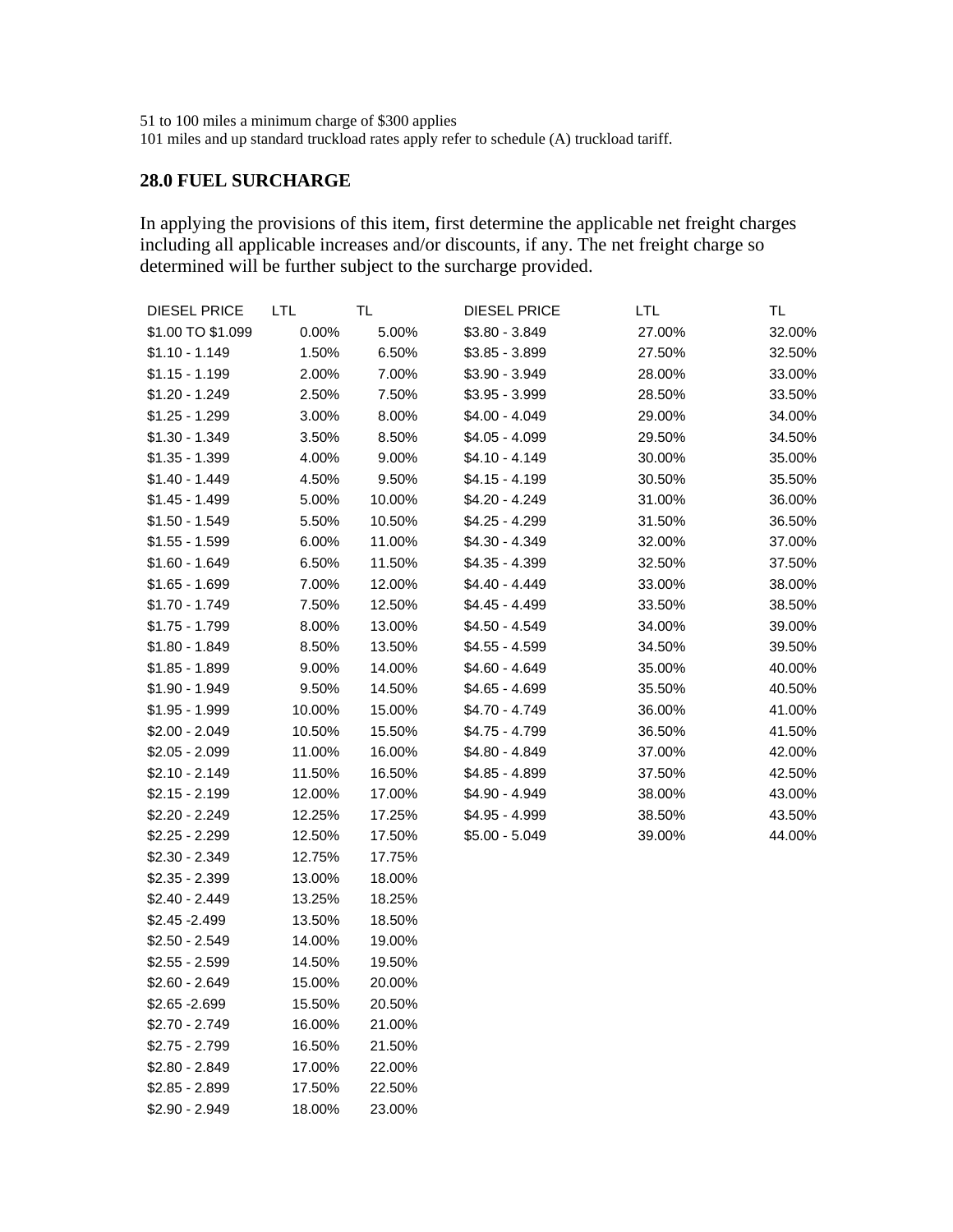| \$2.95 - 2.999 | 18.50% | 23.50% |
|----------------|--------|--------|
| \$3.00 - 3.049 | 19.00% | 24.00% |
| \$3.05 - 3.099 | 19.50% | 24.50% |
| \$3.10 - 3.149 | 20.00% | 25.00% |
| \$3.15 - 3.199 | 20.50% | 25.50% |
| \$3.20 - 3.249 | 21.00% | 26.00% |
| \$3.25 - 3.299 | 21.50% | 26.50% |
| \$3.30 - 3.349 | 22.00% | 27.00% |
| \$3.35 - 3.399 | 22.50% | 27.50% |
| \$3.40 - 3.449 | 23.00% | 28.00% |
| \$3.45 - 3.499 | 23.50% | 28.50% |
| \$3.50 - 3.549 | 24.00% | 29.00% |
| \$3.55 - 3.599 | 24.50% | 29.50% |
| \$3.60 - 3.649 | 25.00% | 30.00% |
| \$3.65 - 3.699 | 25.50% | 30.50% |
| \$3.70 - 3.749 | 26.00% | 31.00% |
| \$3.75 - 3.799 | 26.50% | 31.50% |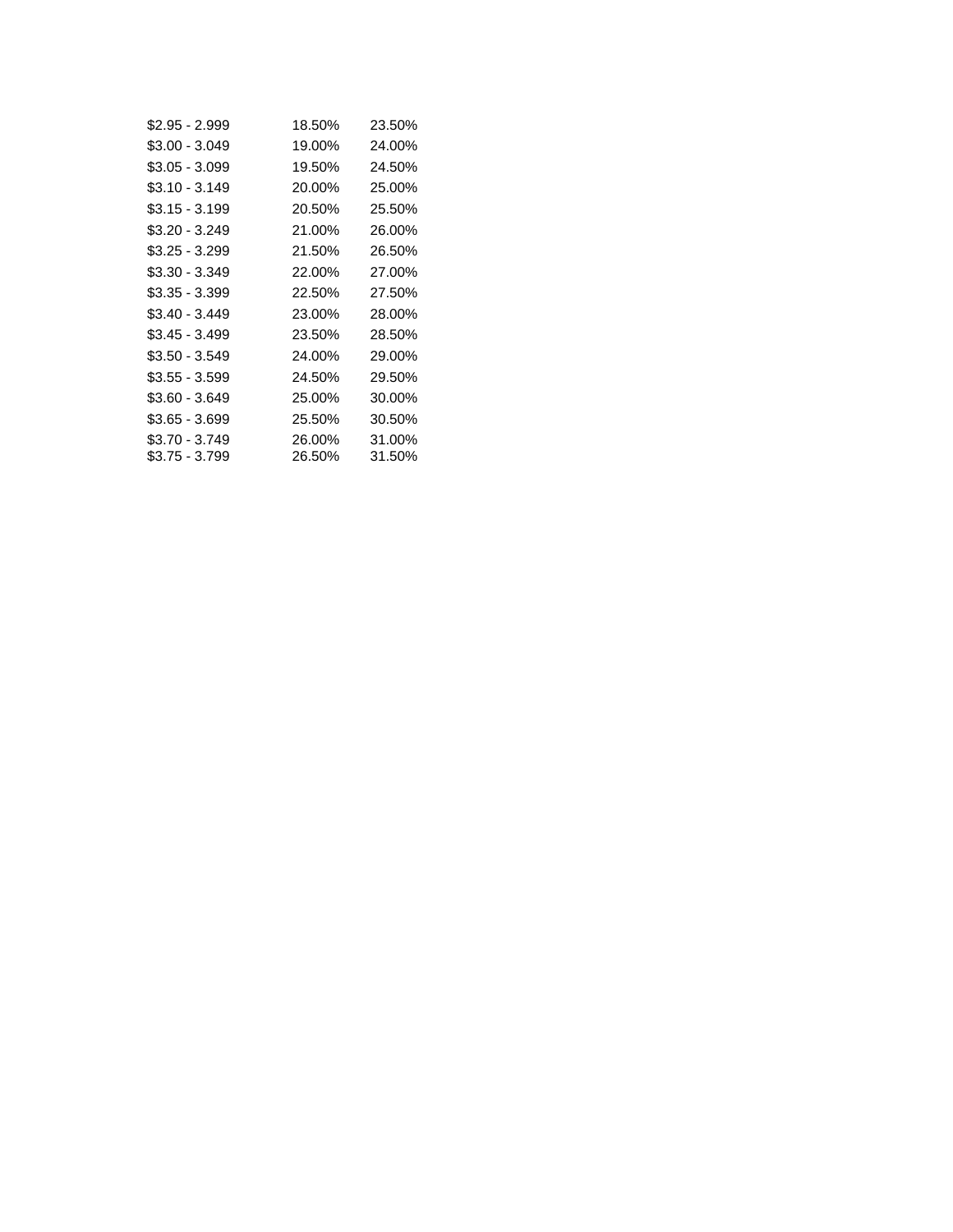### **29.0 OVER DIMENSION FREIGHT**

On shipments containing articles fourteen (10) feet or greater in length, a charge of \$50.00 per shipment will be added to the otherwise applicable rates and charges after discount and shall be collected from the party responsible for the payment of the freight bill.

### **30.0 DENSITY-METHOD OF DETERMINING**

Where rates are applicable, according to the density of articles as tendered for shipment, the word "density" means "pounds per cubic foot". The cubage of loose articles or pieces, or packaged articles shall be determined by multiplying the greatest straight-line dimensions (not circumference) of length, width and depth in inches, including all projections, and dividing by 1728 cubic inches (one cubic foot). The density shall be the result of the division of the weight per article, piece or package by the cubage ascertained. The weight per cubic foot relates to the density of each shipping package or piece and not to the shipment as a whole.

SAMPLE: 48"  $X$  40"  $X$  36" = 69,120 Cu. In. - 1728 = 40 Cu. Ft. Unit weight =  $125$  lbs. - 40 Cu. Ft. =  $3.13$  PCF 3.13 Pounds per Cubic Foot = Density

### **31.0 MINIMUM CHARGE**

Unless otherwise provided, the absolute minimum charge applicable to any shipment after discount, will be no lower than the following:

\$48.00 - Direct shipments Intrastate California.

\$85.00 - Direct shipments Interstate-NV

\$ 90.00 – Direct shipments Interstate-AZ.

### **32.0 CHARGES FOR WEIGHING SHIPMENT**

Whenever the Carrier is requested by the Consignor, Consignee or Debtor to obtain a certified weight from a public scale, or, whenever the Carrier must obtain a certified weight for billing purposes or other legal requirements, the Carrier shall assess a charge of the actual amount paid by the Carrier to the public weight master for each weight certificate obtained and furnished.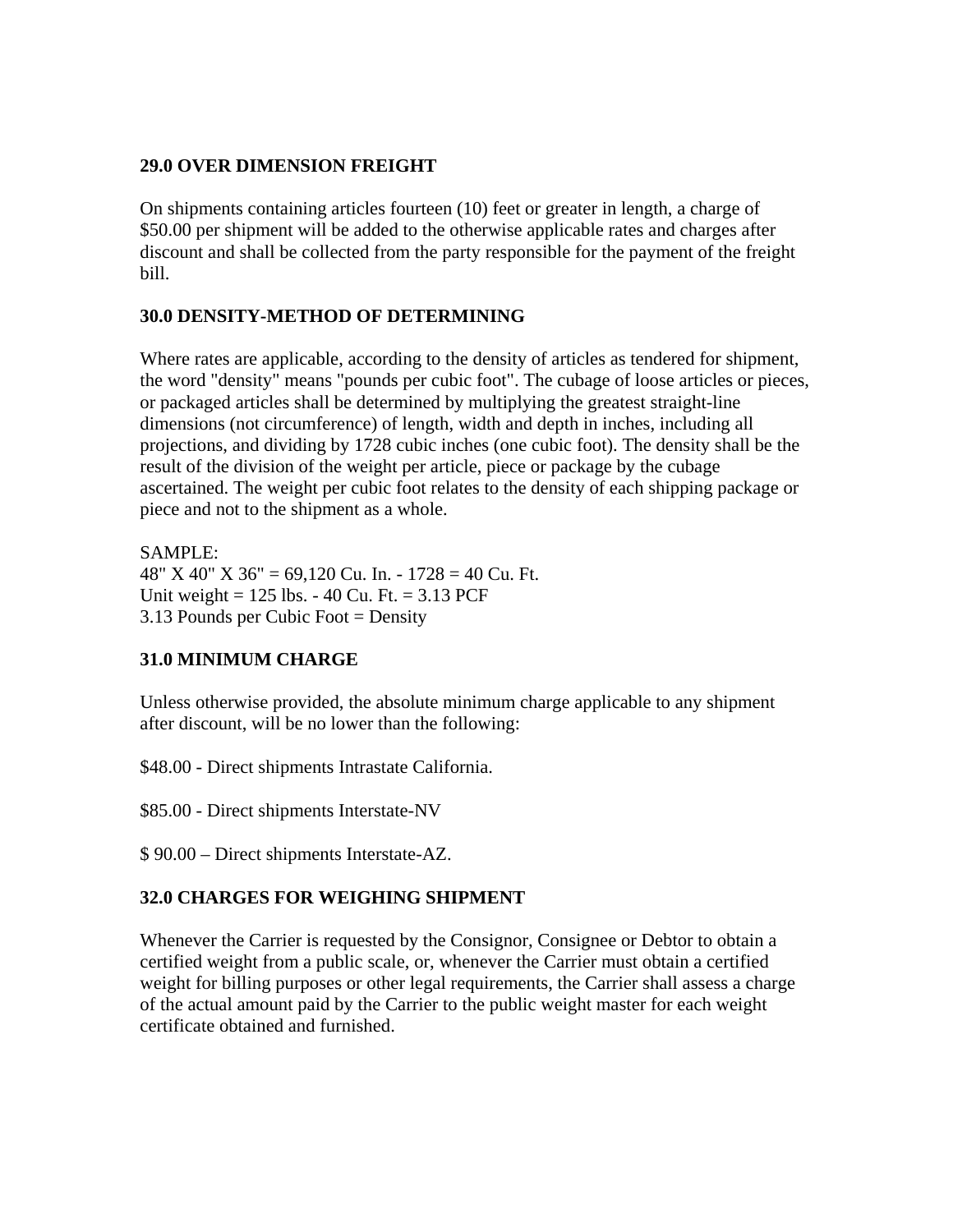### **33.0 EXPEDITED SERVICE-SPECIAL SERVICES**

Upon request by Shipper or Consignee, expedited service requiring a special trip or "same day" delivery, charges for such expedited service will be charged as follows, shipper CODs are not accepted under this provision:

\$ 37.50 per ½ hour or fraction thereof, subject to a minimum charge of one hour.

Expedited service movements performed on Saturdays, Sundays or legal Holidays shall be assessed a charge of \$ 37.50 per ½ hour or fraction thereof, subject to a minimum charge of 6 hours.

Time shall be computed from the time Carrier's equipment leaves Carrier's terminal until the time Carrier's equipment returns to the Carrier's terminal.

Whenever Carrier is requested to deliver freight at a specific time, an additional charge of \$ 65.00 per shipment will be assessed.

### **34.0 PICK UP OR DELIVERY SERVICE OTHER THAN REGULAR WORKING HOURS**

For services performed at the request of the Consignor or Consignee at a time other than regular working hours (8 am to 5 pm, Monday through Friday) and such services require the reassignment of the Carrier's available personnel and equipment away from its regular schedule of operations to perform such services, the following charges will be assessed:

\$ 37.50 per ½ hour or fraction thereof, subject to a minimum charge of one hour.

Expedited service movements performed on Saturdays, Sundays or legal Holidays shall be assessed a charge of \$ 37.50 per ½ hour or fraction thereof, subject to a minimum charge of 6 hours.

Time shall be computed from the time Carrier's equipment leaves Carrier's terminal until the time Carrier's equipment returns to the Carrier's terminal.

# **35.0 SPLIT PICK UP OR SPLIT DELIVERY**

Any shipment requiring a split pick up or split delivery is subject to a \$65.00 fee for each split pick up or split delivery.